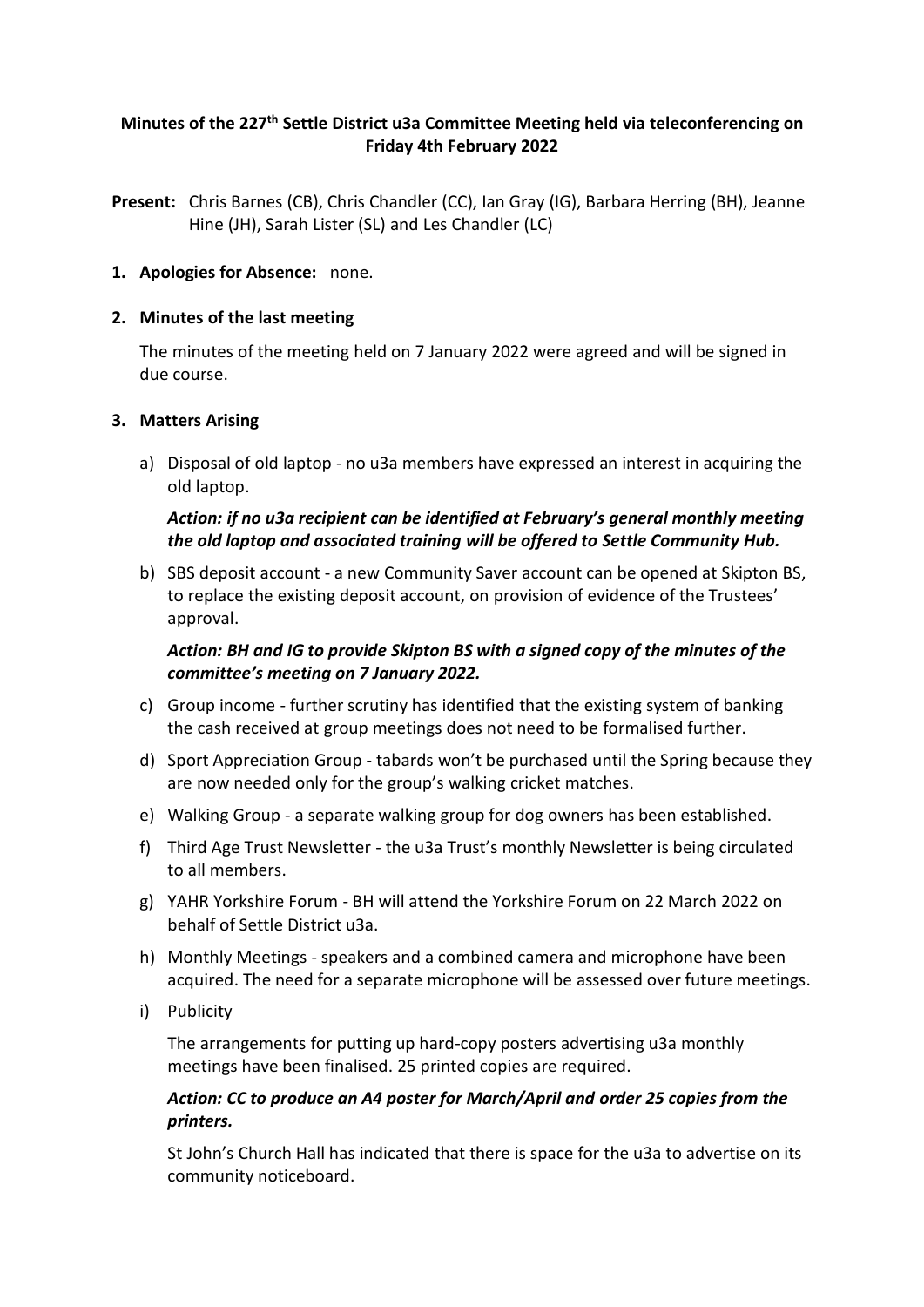## *Action: CC to produce a general A5 poster for display on the community noticeboard at St John's Church Hall.*

Posters advertising u3a monthly meetings are now being uploaded to appropriate local social media. It is important for readers to comment on posters so they achieve a higher ranking and more conspicuous coverage.

- j) New Members' Meeting the main room and the kitchen at the Friends' Meeting House have been booked for 2.30 pm to 4.00 pm on 8 April 2022.
- k) 20<sup>th</sup> Anniversary see item 10 below.
- l) Fixed projection screen St John's Church Hall has indicated that, in principle, it would be interested in providing a home for the fixed projection screen originally bought for the Castleberg Room at Victoria Hall. The Catholic Church Hall and the Friends Meeting House are still deliberating.

#### **4. Reports**

- a) Chair
	- Nothing to report.
- b) Secretary
	- Nothing to report.
- c) Treasurer
	- Group meetings: the income from group meetings will now be reported regularly.
	- The bank reconciliation was noted. The balances to date are: HSBC £8,197.88

| Skipton BS | £5,785.55 |
|------------|-----------|
|------------|-----------|

- d) Group Co-ordinator
	- Painting Group the revised format for the group has proved popular.
	- Dog Walking Group the new group will probably be meeting twice a month, on the 2<sup>nd</sup> and 4<sup>th</sup> Thursdays.
	- St John's Church Hall Users Meeting the u3a has been asked to sign a new contract and notify the manager of all u3a keyholders.

### *Action: IG to sign a new contract for St John's Church Hall on behalf of Settle District u3a and notify St John's of the keyholders.*

St John's has also advised that it is keen to identify how Hall users have travelled to the venue and where from.

### *Action: IG to ask members attending monthly meetings if they would be prepared to complete a travel form on arrival at the Hall.*

- e) Membership Secretary
	- Five new members have joined in the last month bringing the current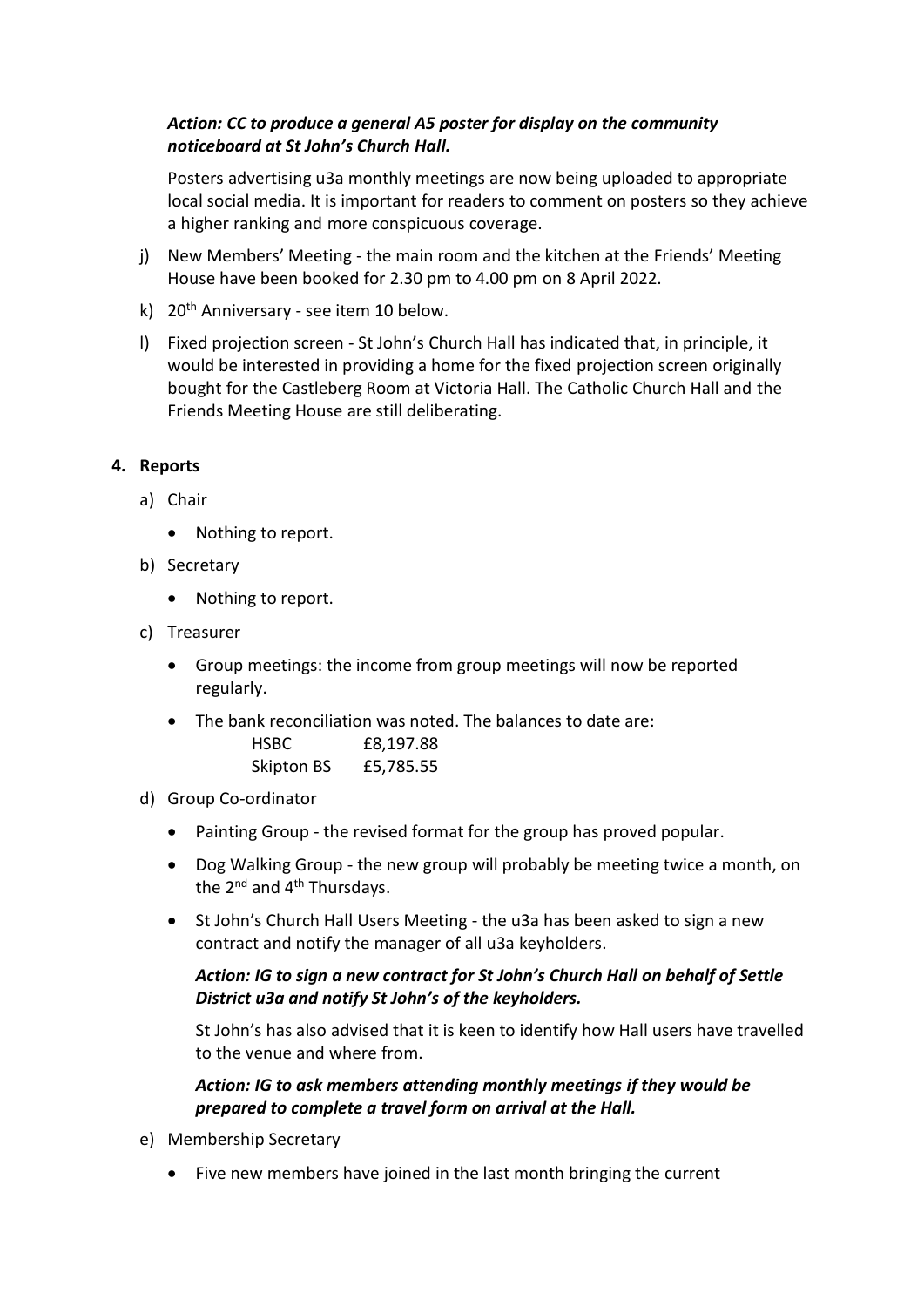membership to 396.

• The New Members' Questionnaire has been updated.

### *Action: All to advise the Membership Secretary of any changes required to the updated New Members' Questionnaire.*

• It was noted that, while the 'Current members by class' report from Beacon shows just the current year, the 'Members by status' report is cumulative ie it includes previous years' figures. It would be helpful to be able to compare the number of lapsed and resigned members for the current year with the figures for previous years.

### *Action: BH to check whether the 'Members by status' report from Beacon could be analysed by year to allow comparison of current year figures with previous years.*

- f) National u3a
	- Nothing to report.
- g) YAHR
	- Network Link there is a meeting on 16 February 2022 to discuss the future development of networking in the u3a.

### *Action: BH to attend the Network Link Meeting on 16 February 2022 on behalf of Settle District u3a.*

- h) WestNet
	- Bradford u3a four Settle u3a members have registered for the WestNet snooker tournament on 24 March 2022.

#### **5. Newsletter**

The February 2022 Newsletter was approved.

#### **6. Monthly Meeting**

The upcoming monthly meeting will be delivered via Zoom but the talk will also be available live for members who do not have access to Zoom and/or would like to meet in person.

Because speaker fees for monthly meeting talks vary considerably from one session to another it was agreed that the budget should be calculated annually rather than on a per meeting basis. A budget of £600 was set for the current talks programme.

#### **7. Publicity**

Settle District u3a has joined the YAHR Facebook page.

#### **8. Coronavirus Pandemic**

Groups are continuing to follow Government guidance.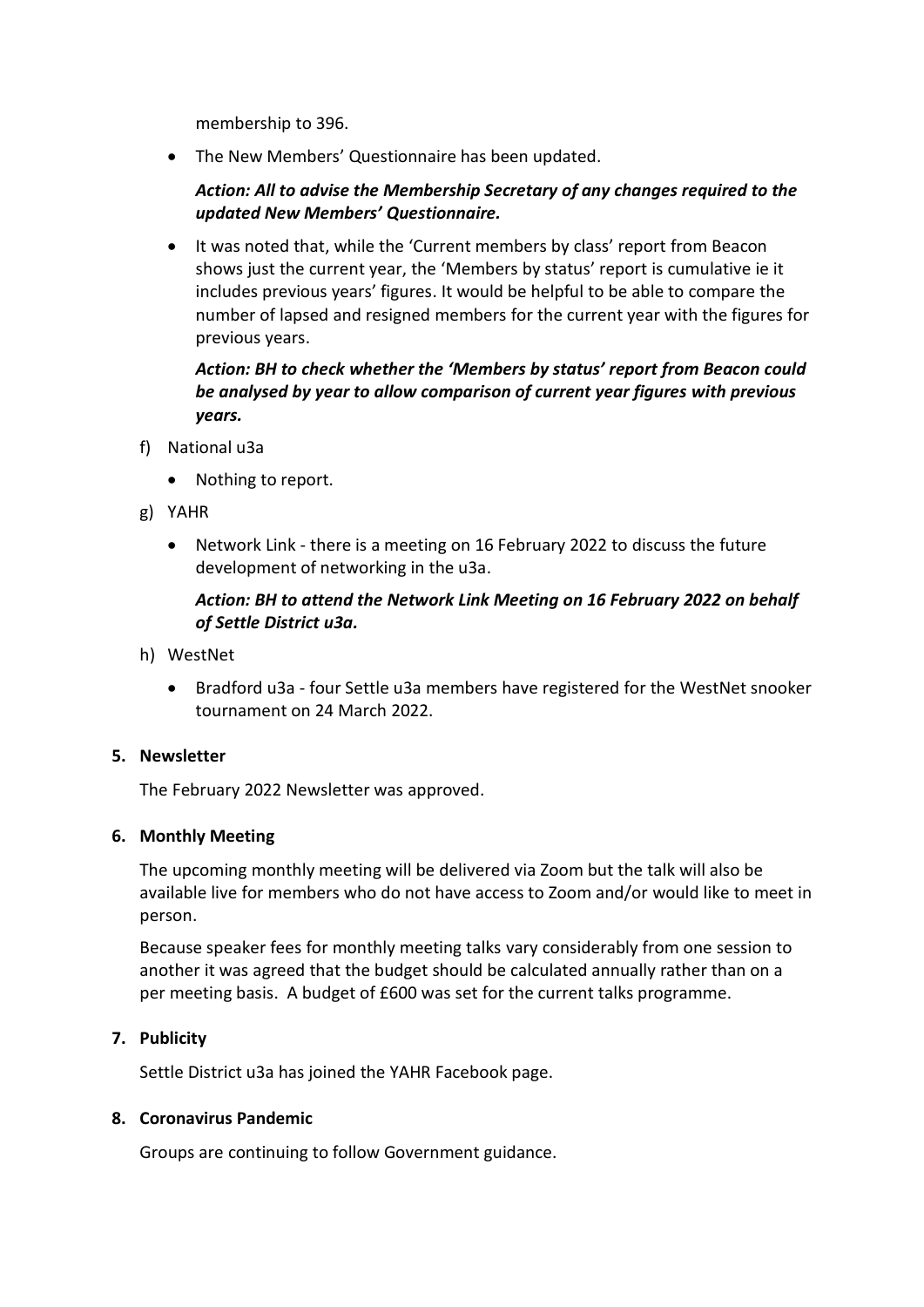#### **9. New Members' Meeting**

The PowerPoint presentation used at the meeting in November last year needs to be reviewed and updated.

### *Action: LC to update the PowerPoint presentation used at the New Members' Meeting in November and send it to IG for review.*

#### **10. 20th Anniversary**

Several ideas were considered for the 20<sup>th</sup> anniversary celebrations, including:

- U3a-themed flower pot displays as part of the annual Settle Flowerpot Festival
- A quiz based on the last 20 years
- A photo exhibition of the last 20 years
- A live presentation of the Covid exhibition displayed on the website since 2020
- A tree-planting
- A Founding Members' birthday cake with 20 candles
- Individual group activities such as  $20<sup>th</sup>$  anniversary-themed Painting and Creative Writing competitions, a Birdwatching Group 'bird race', and Card-Making
- An anniversary party at the September monthly meeting with a 'Jacob's Join' sitdown buffet

*Action: An anniversary party to be held at the September 2022 monthly meeting in St John's Church Hall with a 'Jacob's Join' sit-down buffet, a Founding Members' birthday cake, exhibitions in the church, presentations to the winners of group-themed activities, and a quiz.*

*Action: Further consideration to be given to other ideas for the 20th anniversary celebrations.* 

*Action: IG to e-mail Group Leaders to ask if their groups would like to undertake a special 20th anniversary activity.*

*Action: JH to check whether St John's Church and Church Hall will be available for an extended monthly meeting in September 2022, and whether the Church will allow alcohol to be served at that meeting.* 

#### **11. Rugby Club Parking Arrangement**

The parking arrangement with the Rugby Club is due for review.

### *Action: LC to contact the Rugby Club to confirm the annual fee for u3a parking and agree the due date.*

#### **12. Aide Memoire**

• Speaker programme for 2022-23: preparation of the draft programme is in hand.